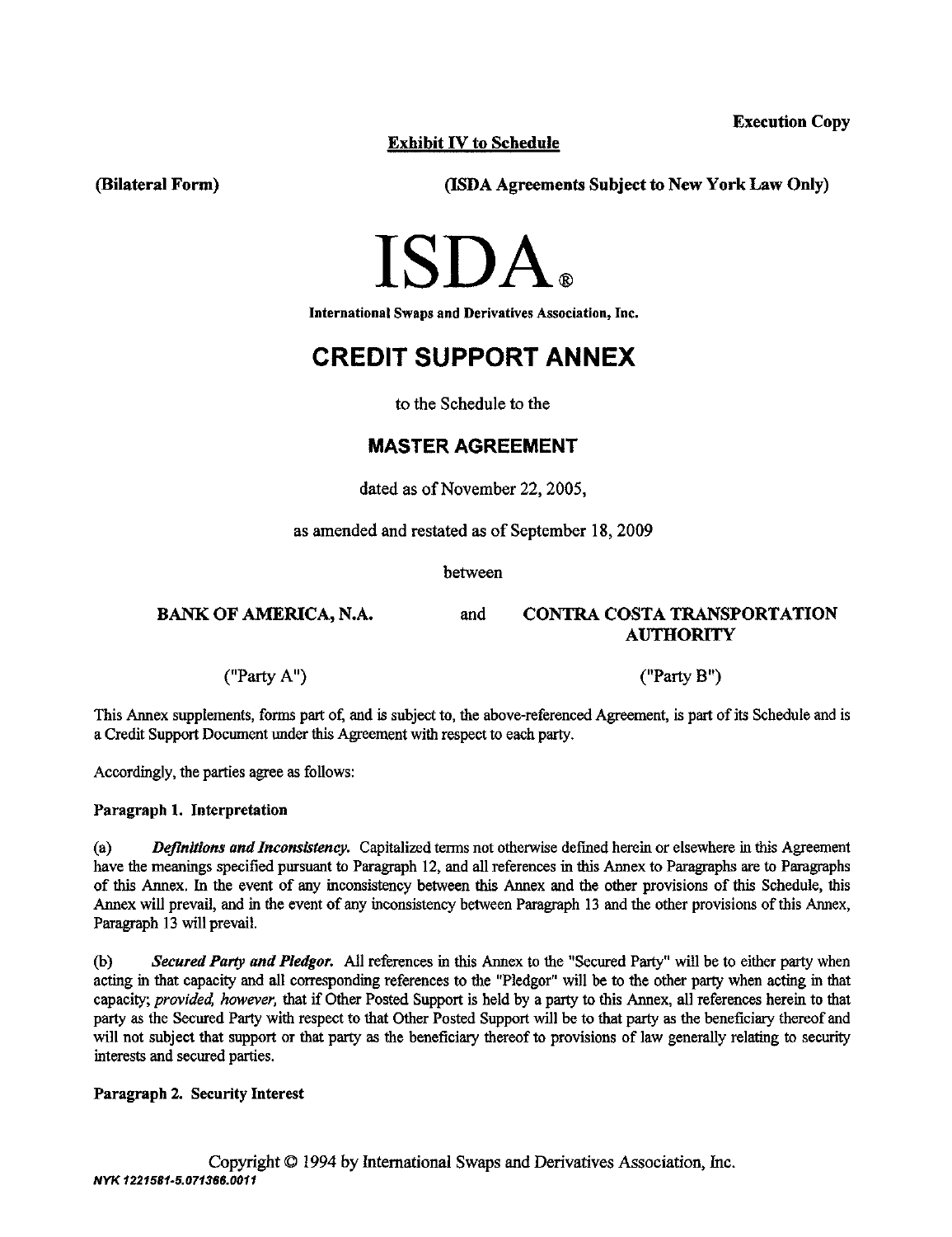Each party, as the Pledgor, hereby pledges to the other party, as the Secured Party, as security for its Obligations, and grants to the Secured Party a first priority continuing security interest in, lien on and right of Set-off against all Posted Collateral Transferred to or received by the Secured Party hereunder. Upon the Transfer by the Secured Party to the Pledgor of Posted Collateral, the security interest and lien granted hereunder on that Posted Collateral will be released immediately and, to the extent possible, without any further action by either party.

#### **Paragraph 3. Credit Support Obligations**

**(a)** *Delivery Amount* Subject to Paragraphs 4 and 5, upon a demand made by the Secured Party on or promptly following a Valuation Date, if the Delivery Amount for that Valuation Date equals or exceeds the Pledgor's Minimum Transfer Amount, then the Pledgor will Transfer to the Secured Party Eligible Credit Support having a Value as of the date of Transfer at least equal to the applicable Delivery Amount (rounded pursuant to Paragraph 13). Unless otherwise specified in Paragraph 13, the *"Delivery Amount"* applicable to the Pledgor for any Valuation Date will equal the amount by which:

(i) the Credit Support Amount

exceeds

(ii) the Value as of that Valuation Date of all Posted Credit Support held by the Secured Party.

(b) *Return Amount* Subject to Paragraphs 4 and 5, upon a demand made by the Pledgor on or promptly following a Valuation Date, if the Return Amount for that Valuation Date equals or exceeds the Secured Party's Minimum Transfer Amount, then the Secured Party will Transfer to the Pledgor Posted Credit Support specified by the Pledgor in that demand having a Value as of the date of Transfer as close as practicable to the applicable Return Amount (rounded pursuant to Paragraph 13). Unless otherwise specified in Paragraph 13, the *"Return Amount"* applicable to the Secured Party for any Valuation Date will equal the amount by which:

(i) the Value as of that Valuation Date of all Posted Credit Support held by the Secured Party

exceeds

(ii) the Credit Support Amount.

*"Credit Support Amount"* means, unless otherwise specified in Paragraph 13, for any Valuation Date (i) the Secured Party's Exposure for that Valuation Date plus (ii) the aggregate of all Independent Amounts applicable to the Pledgor, if any, minus (iii) all Independent Amounts applicable to the Secured Party, if any, minus (iv) the Pledgor's Threshold; *provided, however,* that the Credit Support Amount will be deemed to be zero whenever the calculation of Credit Support Amount yields a number less than zero.

#### **Paragraph 4. Conditions Precedent, Transfer Timing, Calculations and Substitutions**

(a) *Conditions Precedent* Each Transfer obligation of the Pledgor under Paragraphs 3 (a) and 5 and of the Secured Party under Paragraphs 3(b), 4(d)(ii), 5 and 6(d) is subject to the conditions precedent that:

(i) no Event of Default, Potential Event of Default or Specified Condition has occurred and is continuing with respect to the other party; and

(ii) no Early Termination Date for which any unsatisfied payment obligations exist has occurred or been designated as the result of an Event of Default or Specified Condition with respect to the other party.

(b) *Transfer Timing.* Subject to Paragraphs 4(a) and 5 and unless otherwise specified, if a demand for the Transfer of Eligible Credit Support or Posted Credit Support is made by the Notification Time, then the relevant Transfer will be made not later than the close of business on the next Local Business Day; if a demand is made after the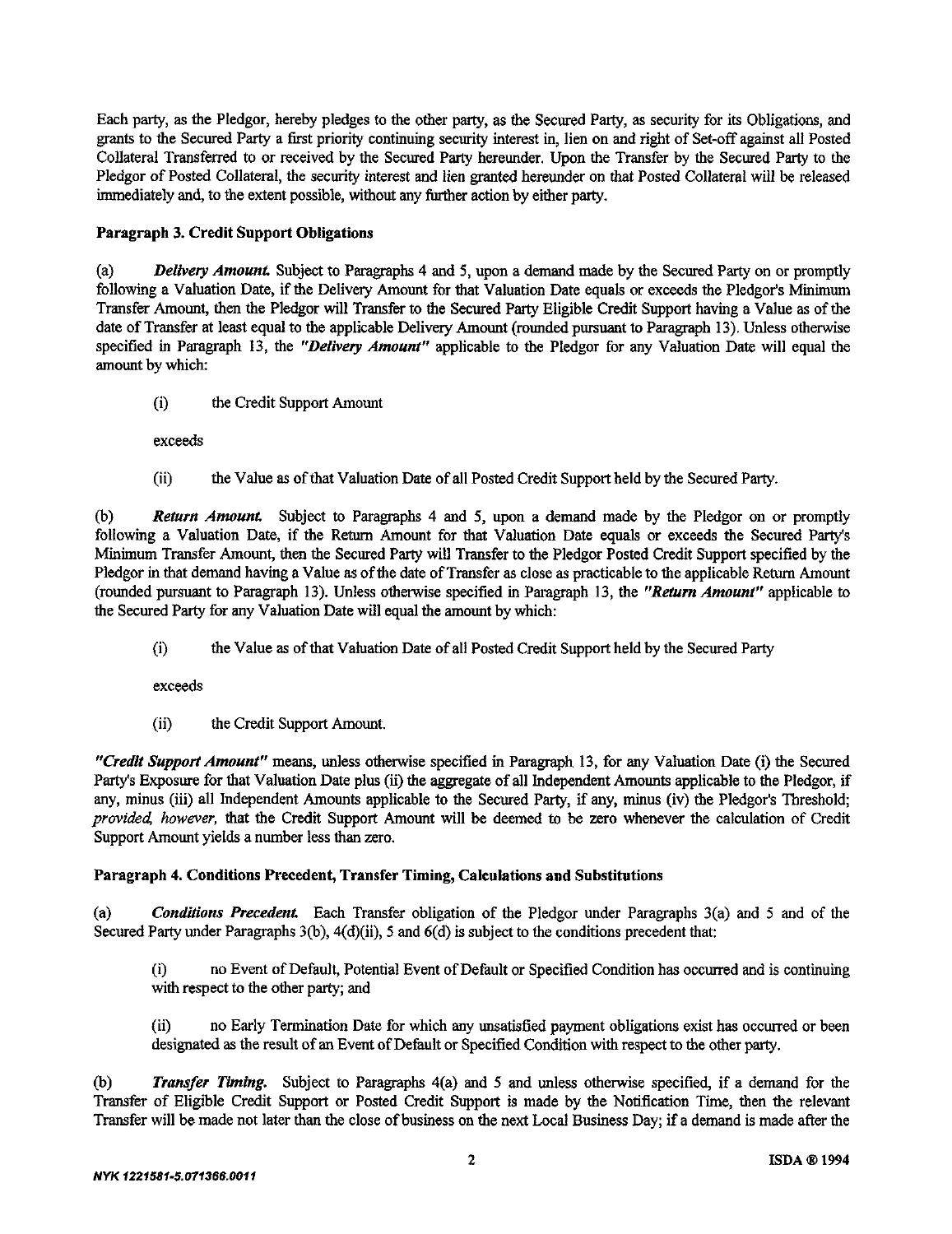Notification Time, then the relevant Transfer will be made not later than the close of business on the second Local Business Day thereafter.

(c) *Calculations.* All calculations of Value and Exposure for purposes of Paragraphs 3 and 6(d) will be made by the Valuation Agent as of the Valuation Time. The Valuation Agent will notify each party (or the other party, if the Valuation Agent is a party) of its calculations not later than the Notification Time on the Local Business Day following the applicable Valuation Date (or in the case of Paragraph 6(d), following the date of calculation).

#### **(d)** *Substitutions.*

(i) Unless otherwise specified in Paragraph 13, upon notice to the Secured Party specifying the items of Posted Credit Support to be exchanged, the Pledgor may, on any Local Business Day, Transfer to the Secured Party substitute Eligible Credit Support (the "Substitute Credit Support"); and

(ii) subject to Paragraph 4(a), the Secured Party will Transfer to the Pledgor the items of Posted Credit Support specified by the Pledgor in its notice not later than the Local Business Day following the date on which the Secured Party receives the Substitute Credit Support, unless otherwise specified in Paragraph 13 (the "Substitution Date"); *provided* that the Secured Party only will be obligated to Transfer Posted Credit Support with a Value as of the date of Transfer of that Posted Credit Support equal to the Value as of that date of the Substitute Credit Support.

#### **Paragraph 5. Dispute Resolution**

If a parfy (a "Disputing Parfy") disputes (I) the Valuation Agent's calculation of a Delivery Amount or a Return Amount or (II) the Value of any Transfer of Eligible Credit Support or Posted Credit Support, then (1) the Disputing Parfy will notify the Valuation Agent (if the Valuation Agent is not the Disputing Parfy) and the other parfy (if the Valuation Agent is not that other party) not later than the close of business on the Local Business Day following (X) the date that the demand is made under Paragraph 3 in the case of (I) above or (Y) the date of Transfer in the case of (II) above, (2) subject to Paragraph 4(a), the appropriate parfy will Transfer the undisputed amount to the other parfy not later than the close of business on the Local Business Day following  $(X)$  the date that the demand is made under Paragraph 3 in the case of (I) above or (Y) the date of Transfer in the case of (II) above, (3) the parties will consult with each other in an attempt to resolve the dispute and (4) if they fail to resolve the dispute by the Resolution Time, then:

(i) In the case of a dispute involving a Delivery Amount or Return Amount, unless otherwise specified in Paragraph 13, the Valuation Agent will recalculate the Exposure and the Value as of the Recalculation Date by:

(A) utilizing any calculations of Exposure for the Transactions (or Swap Transactions) that the parties have agreed are not in dispute;

(B) calculating the Exposure for the Transactions (or Swap Transactions) in dispute by seeking four actual quotations at mid-market from Reference Market-makers for purposes of calculating Market Quotation, and taking the arithmetic average of those obtained; *provided* that if four quotations are not available for a particular Transaction (or Swap Transaction), then fewer than four quotations may be used for that Transaction (or Swap Transaction); and if no quotations are available for a particular Transaction (or Swap Transaction), then the Valuation Agent's original calculations will be used for that Transaction (or Swap Transaction); and

(C) utilizing the procedures specified in Paragraph 13 for calculating the Value, if disputed, of Posted Credit Support.

(ii) In the case of a dispute involving the Value of any Transfer of Eligible Credit Support or Posted Credit Support, the Valuation Agent will recalculate the Value as of the date of Transfer pursuant to Paragraph 13.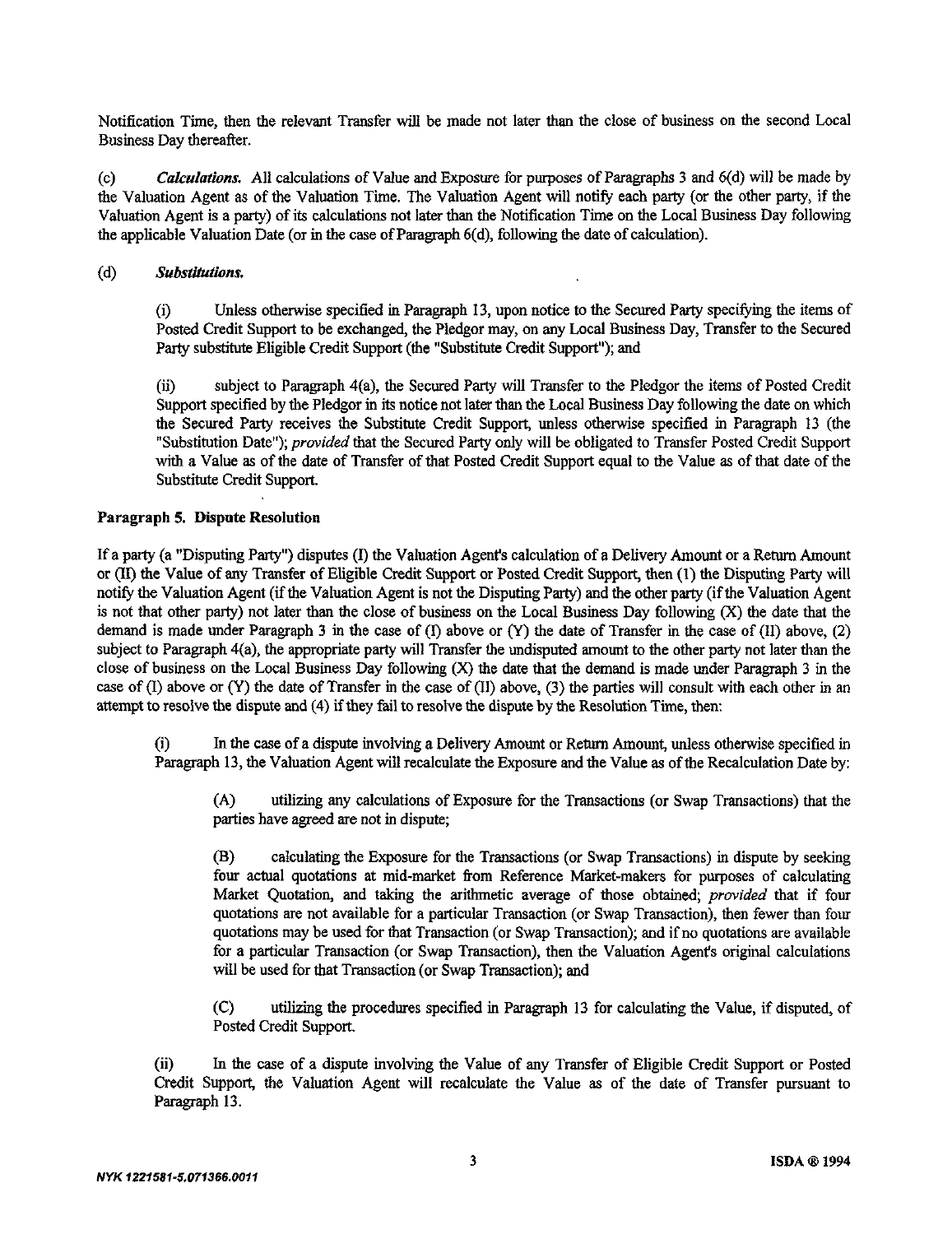Following a recalculation pursuant to this Paragraph, the Valuation Agent will notify each party (or the other party, if the Valuation Agent is a party) not later than the Notification Time on the Local Business Day following the Resolution Time. The appropriate party will, upon demand following that notice by the Valuation Agent or a resolution pursuant to (3) above and subject to Paragraphs 4(a) and 4(b), make the appropriate Transfer.

#### **Paragraph 6. Holding and Using Posted Collateral**

**(a)** *Care of Posted Collateral* Without limiting the Secured Party's rights under Paragraph 6(c), the Secured Party will exercise reasonable care to assure the safe custody of all Posted Collateral to the extent required by applicable law, and in any event the Secured Party will be deemed to have exercised reasonable care if it exercises at least the same degree of care as it would exercise with respect to its own property. Except as specified in the preceding sentence, the Secured Party will have no duty with respect to Posted Collateral, including, without limitation, any duty to collect any Distributions, or enforce or preserve any rights pertaining thereto.

#### **(b)** *Eligibility to Hold Posted Collateral; Custodians.*

(i) *General* Subject to the satisfaction of any conditions specified in Paragraph 13 for holding Posted Collateral, the Secured Party will be entitled to hold Posted Collateral or to appoint an agent (a "Custodian") to hold Posted Collateral for the Secured Party. Upon notice by the Secured Party to the Pledgor of the appointment of a Custodian, the Pledgor's obligations to make any Transfer will be discharged by making the Transfer to that Custodian. The holding of Posted Collateral by a Custodian will be deemed to be the holding of that Posted Collateral by the Secured Party for which the Custodian is acting.

(ii) *Failure to Satisfy Conditions.* If the Secured Party or its Custodian fails to satisfy any conditions for holding Posted Collateral, then upon a demand made by the Pledgor, the Secured Parfy will, not later than five Local Business Days after the demand. Transfer or cause its Custodian to Transfer all Posted Collateral held by it to a Custodian that satisfies those conditions or to the Secured Party if it satisfies those conditions.

(iii) *Liability.* The Secured Parfy will be liable for the acts or omissions of its Custodian to the same extent that the Secured Parfy would be liable hereunder for its own acts or omissions.

(c) *Use of Posted Collateral.* Unless otherwise specified in Paragraph 13 and without limiting the rights and obligations of the parties under Paragraphs 3, 4(d)(ii), 5, 6(d) and 8, if the Secured Parfy is not a Defaulting Parfy or an Affected Parfy with respect to a Specified Condition and no Early Termination Date has occurred or been designated as the result of an Event of Default or Specified Condition with respect to the Secured Parfy, then the Secured Parfy will, notwithstanding Section 9-207 of the New York Uniform Commercial Code, have the right to:

(i) sell, pledge, rehypothecate, assign, invest, use, commingle or otherwise dispose of, or otherwise use in its business any Posted Collateral it holds, iree from any claim or right of any nature whatsoever of the Pledgor, including any equify or right of redemption by the Pledgor; and

(ii) register any Posted Collateral in the name of the Secured Parfy, its Custodian or a nominee for either.

For purposes of the obligation to Transfer Eligible Credit Support or Posted Credit Support pursuant to Paragraphs 3 and 5 and any rights or remedies authorized under this Agreement, the Secured Parfy will be deemed to continue to hold all Posted Collateral and to receive Distributions made thereon, regardless of whether the Secured Parfy has exercised any rights with respect to any Posted Collateral pursuant to (i) or (ii) above.

#### **(d)** *Distributions and Interest Amount.*

(i) **Distributions.** Subject to Paragraph 4(a), if the Secured Parfy receives or is deemed to receive Distributions on a Local Business Day, it will Transfer to the Pledgor not later than the following Local Business Day any Distributions it receives or is deemed to receive to the extent that a Delivery Amount would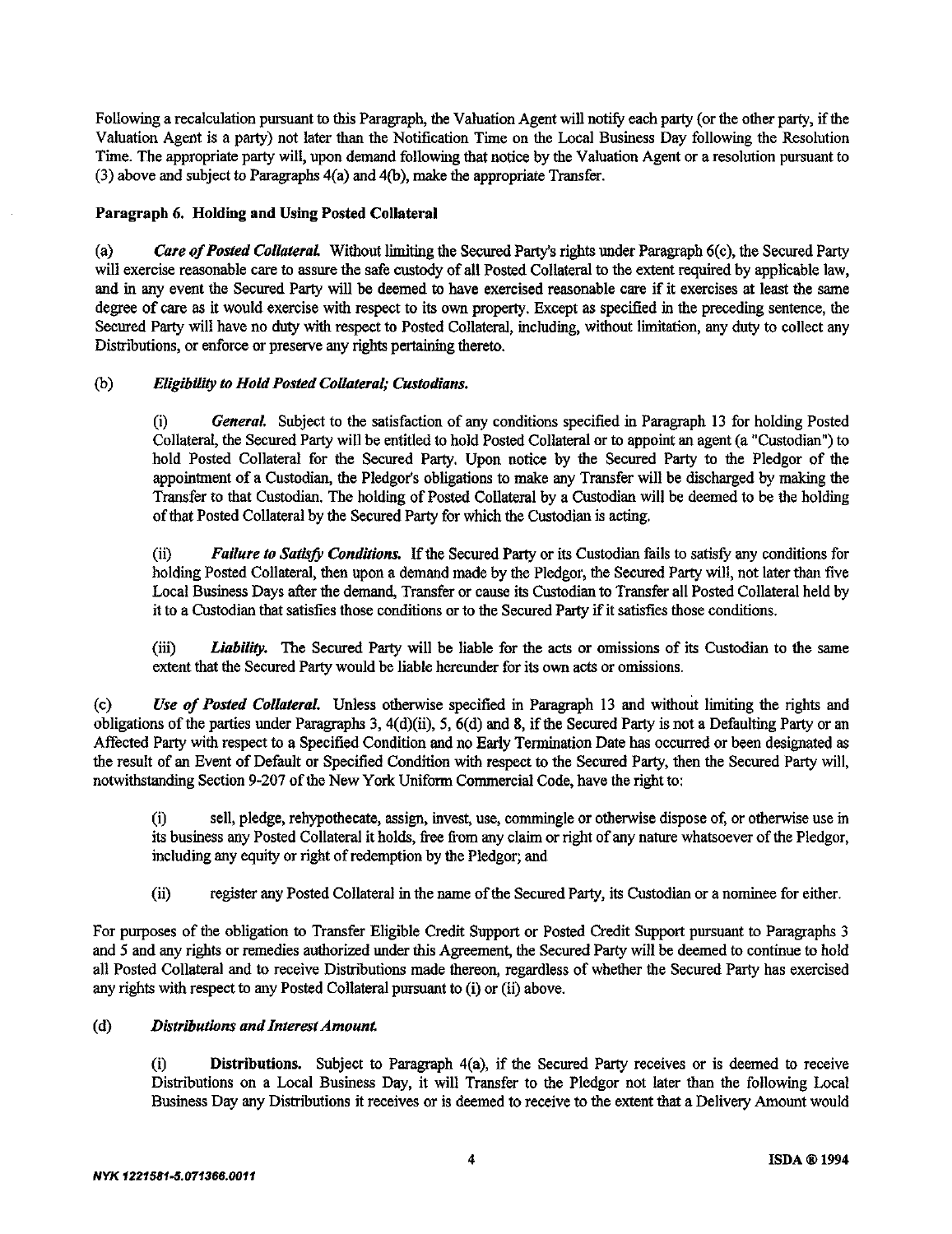not be created or increased by that Transfer, as calculated by the Valuation Agent (and the date of calculation will be deemed to be a Valuation Date for this purpose).

(ii) *Interest Amount.* Unless otherwise specified in Paragraph 13 and subject to Paragraph 4(a), in lieu of any interest, dividends or other amounts paid or deemed to have been paid with respect to Posted Collateral in the form of Cash (all of which may be retained by the Secured Party), the Secured Party will Transfer to the Pledgor at the times specified in Paragraph 13 the Interest Amount to the extent that a Delivery Amount would not be created or increased by that Transfer, as calculated by the Valuation Agent (and the date of calculation will be deemed to be a Valuation Date for this purpose). The Interest Amount or portion thereof not Transferred pursuant to this Paragraph will constitute Posted Collateral in the form of Cash and will be subject to the security interest granted under Paragraph 2.

#### **Paragraph 7. Events of Default**

For purposes of Section 5(a)(iii)(l) of this Agreement, an Event of Default will exist with respect to a party if:

(i) that party fails (or fails to cause its Custodian) to make, when due, any Transfer of Eligible Collateral, Posted Collateral or the Interest Amount, as applicable, required to be made by it and that failure continues for two Local Business Days after notice of that failure is given to that party;

(ii) that party fails to comply with any restriction or prohibition specified in this Annex with respect to any of the rights specified in Paragraph 6(c) and that failure continues for five Local Business Days after notice of that failure is given to that party; or

(iii) that party fails to comply with or perform any agreement or obligation other than those specified in Paragraphs 7(i) and 7(ii) and that failure continues for 30 days after notice of that failure is given to that party.

#### **Paragraph 8. Certain Rights and Remedies**

**(a)** *Secured Party's Rights and Remedies.* If at any time (1) an Event of Default or Specified Condition with respect to the Pledgor has occurred and is continuing or (2) an Early Termination Date has occurred or been designated as the result of an Event of Default or Specified Condition with respect to the Pledgor, then, unless the Pledgor has paid in full all of its Obligations that are then due, the Secured Party may exercise one or more of the following rights and remedies:

(i) all rights and remedies available to a secured party under applicable law with respect to Posted Collateral held by the Secured Party;

(ii) any other rights and remedies available to the Secured Party under the terms of Other Posted Support, if any;

(iii) the right to Set-off any amounts payable by the Pledgor with respect to any Obligations against any Posted Collateral or the Cash equivalent of any Posted Collateral held by the Secured Party (or any obligation of the Secured Party to Transfer that Posted Collateral); and

(iv) the right to liquidate any Posted Collateral held by the Secured Party through one or more public or private sales or other dispositions with such notice, if any, as may be required by applicable law, free from any claim or right of any nature whatsoever of the Pledgor, including any equity or right of redemption by the Pledgor (with the Secured Party having the right to purchase any or all of the Posted Collateral to be sold) and to apply the proceeds (or the Cash equivalent thereof) from the liquidation of the Posted Collateral to any amounts payable by the Pledgor with respect to any Obligations in that order as the Secured Party may elect.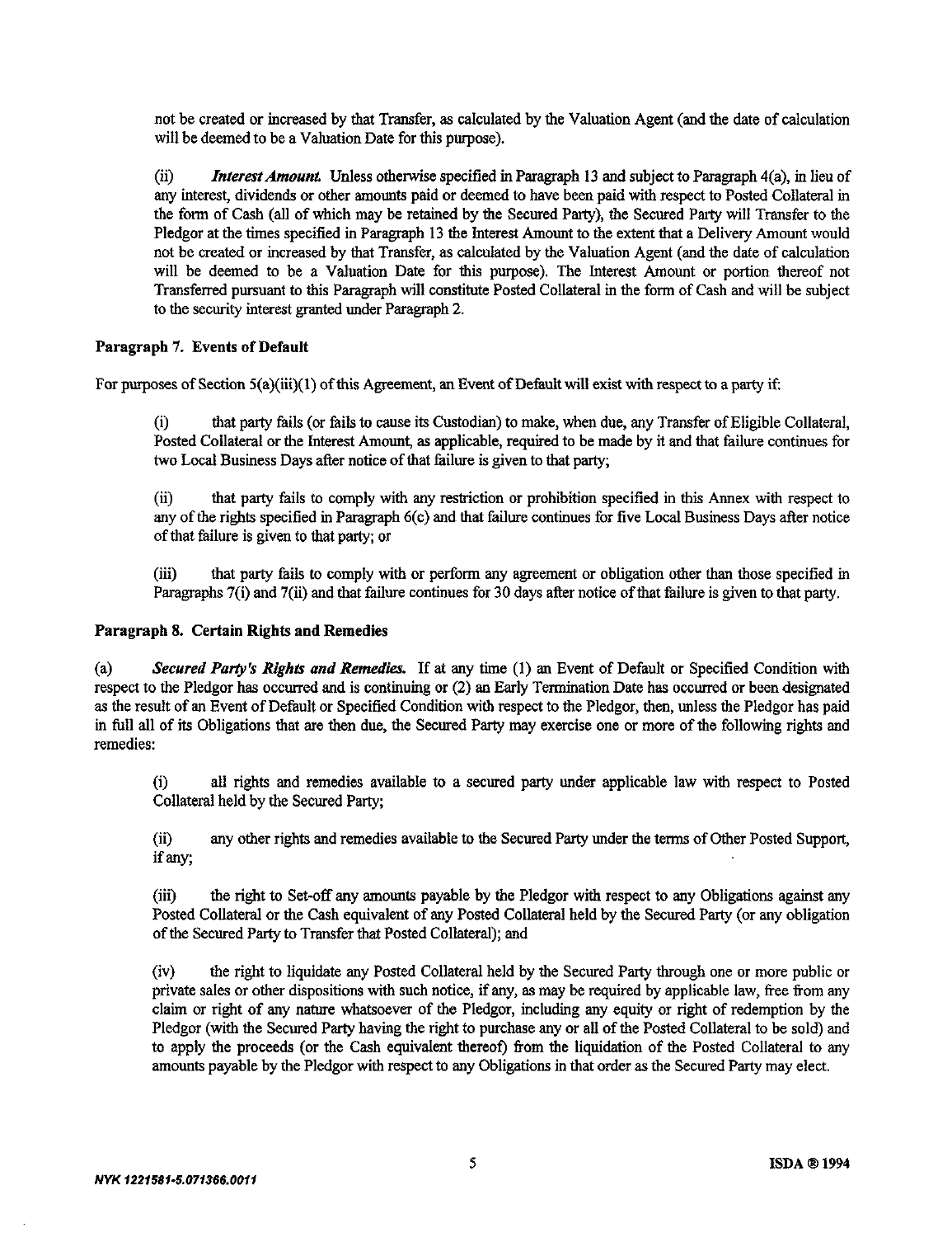Each party acknowledges and agrees that Posted Collateral in the form of securities may decline speedily in value and is of a type customarily sold on a recognized market, and, accordingly, the Pledgor is not entitled to prior notice of any sale of that Posted Collateral by the Secwed Party, except any notice that is required by law and cannot be waived.

(b) *Pledgor's Rights and Remedies.* If at any time an Early Termination Date has occurred or been designated as the result of an Event of Default or Specified Condition with respect to the Secured Party, then (except in the case of an Early Termination Date relating to less than all Transactions (or Swap Transactions) where the Secured Party has paid in full all of its obligations that are then due under Section  $6(e)$  of this Agreement):

(i) the Pledgor may exercise all rights and remedies available to a pledgor under applicable law with respect to Posted Collateral held by the Secured Party;

(ii) the Pledgor may exercise any other rights and remedies available to the Pledgor under the terms of Other Posted Support, if any;

(iii) the Secured Party will be obligated immediately to Transfer all Posted Collateral and the Interest Amount to the Pledgor; and

(iv) to the extent that Posted Collateral or the Interest Amount is not so Transferred pursuant to (iii) above, the Pledgor may:

(A) Set-off any amounts payable by the Pledgor with respect to any Obligations against any Posted Collateral or the Cash equivalent of any Posted Collateral held by the Secured Party (or any obligation of the Secured Party to Transfer that Posted Collateral); and

 $(B)$  to the extent that the Pledgor does not Set-off under  $(iv)(A)$  above, withhold payment of any remaining amounts payable by the Pledgor with respect to any Obligations, up to the Value of any remaining Posted Collateral held by the Secured Party, until that Posted Collateral is Transferred to the Pledgor.

(c) *Deficiencies and Excess Proceeds.* The Secured Party will Transfer to the Pledgor any proceeds and Posted Credit Support remaining after liquidation. Set-off and/or application under Paragraphs 8(a) and 8(b) after satisfaction in full of all amounts payable by the Pledgor with respect to any Obligations; the Pledgor in all events will remain liable for any amounts remaining unpaid after any liquidation. Set-off and/or application under Paragraphs 8(a) and 8(b).

(d) *Finai Returns.* When no amounts are or thereafter may become payable by the Pledgor with respect to any Obligations (except for any potential liability under Section 2(d) of this Agreement), the Secured Party will Transfer to the Pledgor all Posted Credit Support and the Interest Amount, if any.

#### **Paragraph 9. Representations**

Each party represents to the other party (which representations will be deemed to be repeated as of each date on which it, as the Pledgor, Transfers Eligible Collateral) that:

(i) it has the power to grant a security interest in and lien on any Eligible Collateral it Transfers as the Pledgor and has taken all necessary actions to authorize the granting of that security interest and lien;

(ii) it is the sole owner of or otherwise has the right to Transfer all Eligible Collateral Transferred to the Secured Party hereunder, free and clear of any security interest, lien, encumbrance or other restrictions other than the security interest and lien granted under Paragraph 2;

(iii) upon the Transfer of any Eligible Collateral to the Secured Party under the terms of this Annex, the Secured Party will have a valid and perfected first priority security interest therein (assuming that any central clearing corporation or any third-party financial intermediary or other entity not within the control of the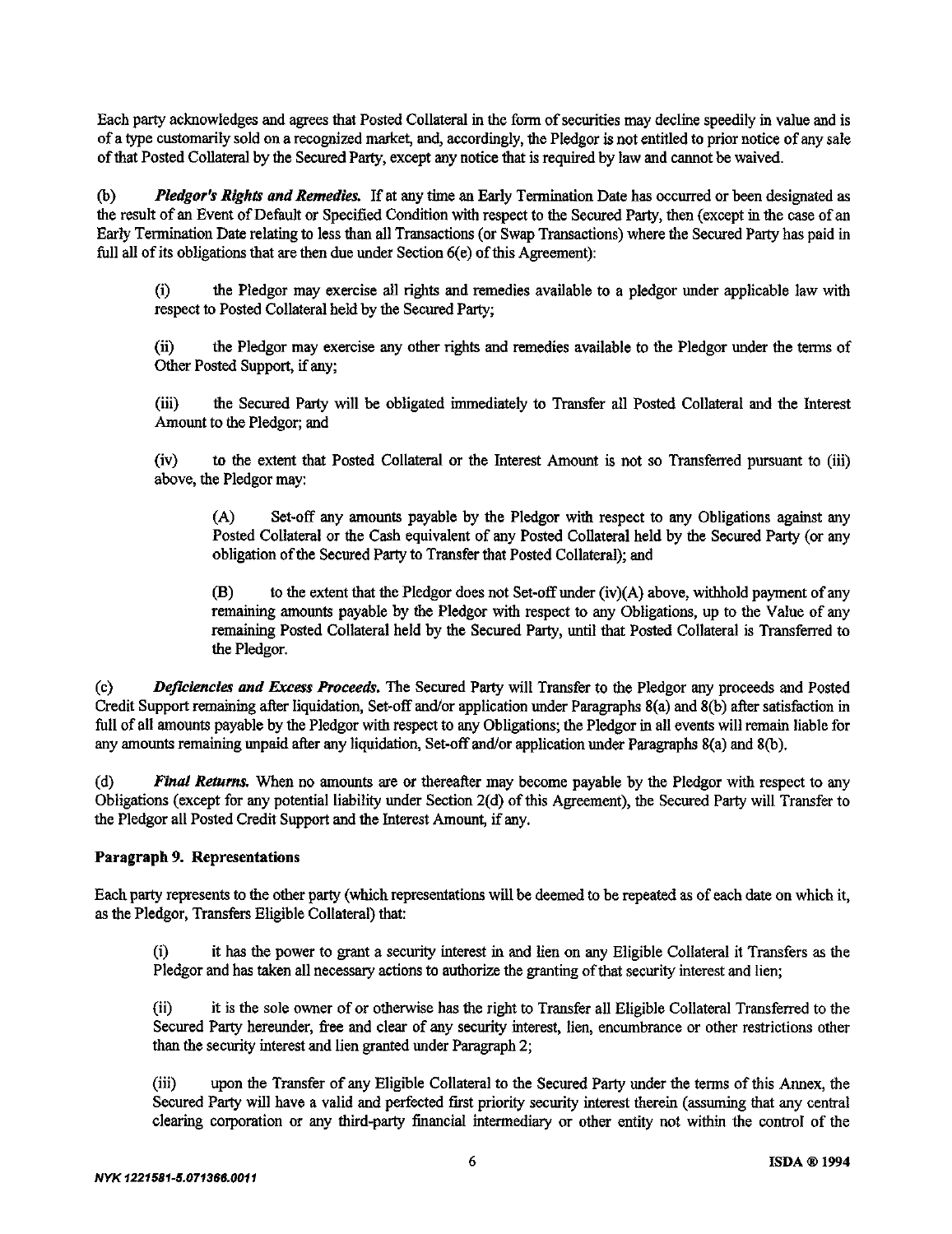Pledgor involved in the Transfer of that Eligible Collateral gives the notices and takes the action required of it under relevant law for perfection of that interest); and

(iv) the performance by it of its obligations under this Annex will not result in the creation of any security interest, lien or other encumbrance on any Posted Collateral other than the security interest and lien granted under Paragraph 2.

#### **Paragraph 10. Expenses**

(a) *General* Except as otherwise provided in Paragraphs 10(b) and 10(c), each party will pay its own costs and expenses in connection with performing its obligations under this Annex and neither party will be liable for any costs and expenses incurred by the other party in connection herewith.

(b) *Posted Credit Support* The Pledgor will promptly pay when due all taxes, assessments or charges of any nature that are imposed with respect to Posted Credit Support held by the Secured Party upon becoming aware of the same, regardless of whether any portion of that Posted Credit Support is subsequently disposed of under Paragraph 6(c), except for those taxes, assessments and charges that result from the exercise of the Secured Party's rights under Paragraph 6(c).

(c) *Liquidation/Application of Posted Credit Support.* All reasonable costs and expenses incurred by or on behalf of the Secured Party or the Pledgor in connection with the liquidation and/or application of any Posted Credit Support under Paragraph 8 will be payable, on demand and pursuant to the Expenses Section of this Agreement, by the Defaulting Party or, if there is no Defaulting Party, equally by the parties.

#### **Paragraph 11. Miscellaneous**

**(a)** *Default Interest* A Secured Party that fails to make, when due, any Transfer of Posted Collateral or the Interest Amount will be obligated to pay the Pledgor (to the extent permitted under applicable law) an amount equal to interest at the Default Rate multiplied by the Value of the items of property that were required to be Transferred, from (and including) the date that Posted Collateral or Interest Amount was required to be Transferred to (but excluding) the date of Transfer of that Posted Collateral or Interest Amount. This interest will be calculated on the basis of daily compoimding and the actual number of days elapsed.

(b) *Further Assurances.* Promptly following **a** demand made by a party, the other party will execute, deliver, file and record any financing statement, specific assignment or other document and take any other action that may be necessary or desirable and reasonably requested by that party to create, preserve, perfect or validate any security interest or lien granted under Paragraph 2, to enable that party to exercise or enforce its rights under this Annex with respect to Posted Credit Support or an Interest Amount or to effect or document a release of a security interest on Posted Collateral or an Interest Amount.

(c) *Further Protection.* The Pledgor promptly will give notice to the Secured Party of, and defend against, any suit, action, proceeding or lien that involves Posted Credit Support Transferred by the Pledgor or that could adversely affect the security interest and lien granted by it under Paragraph 2, unless that suit, action, proceeding or lien results from the exercise of the Secured Party's rights under Paragraph 6(c).

(d) *Good Faith and Commercially Reasonable Manner.* Performance of all obligations under this Annex including, but not limited to, all calculations, valuations and determinations made by either party, will be made in good faith and in a commercially reasonable manner.

(e) *Demands and Notices.* All demands and notices made by a party \mder this Annex will be made as specified in the Notices Section of this Agreement, except as otherwise provided in Paragraph 13.

(f) *Specifications of Certain Matters.* Anything referred to in this Annex as being specified in Paragraph 13 also may be specified in one or more Confirmations or other documents and this Annex will be construed accordingly.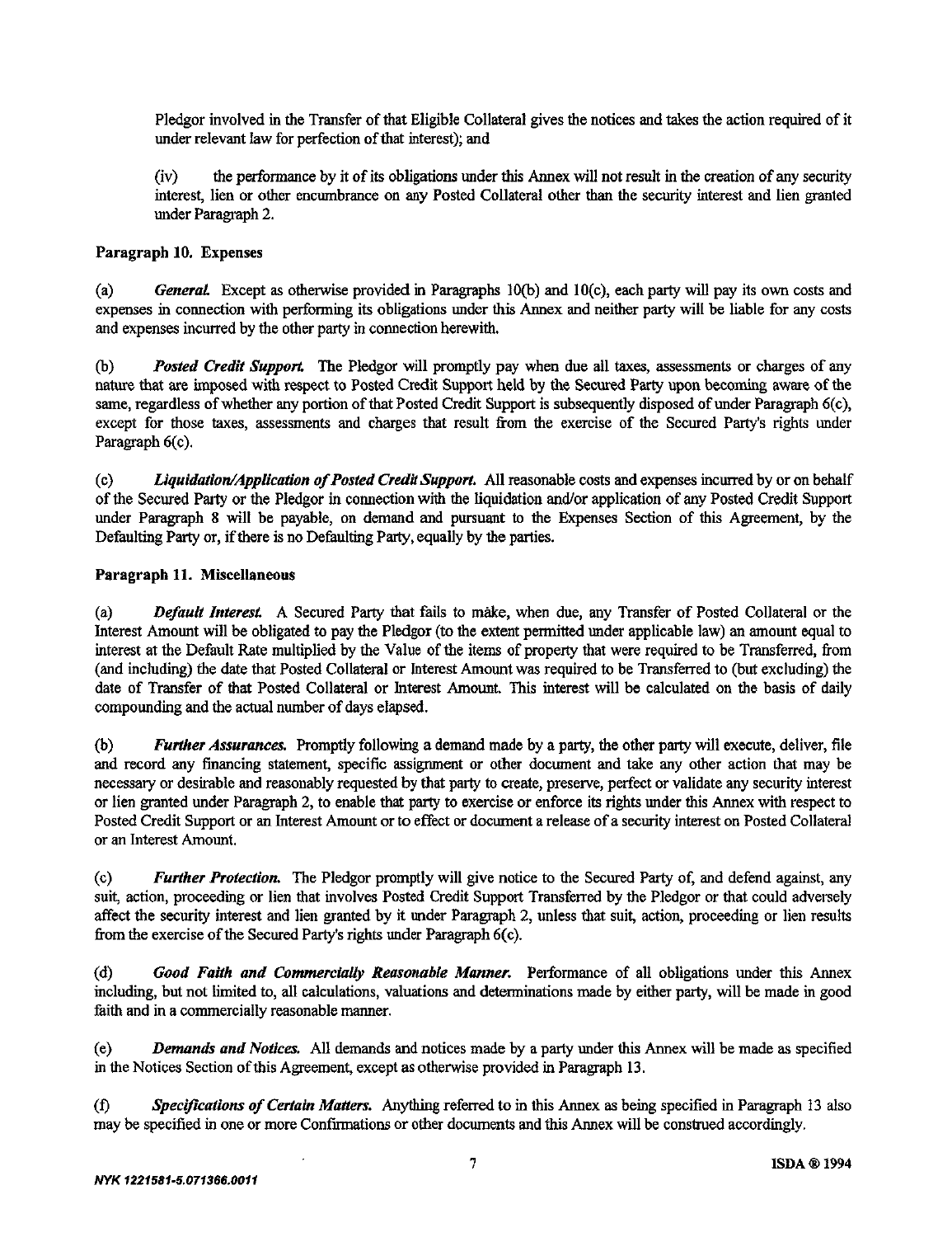#### **Paragraph 12. Definitions**

As used in this Annex:-

*"Cash "* means the lawful currency of the United States of America.

*"Credit Support Amount"* has the meaning specified in Paragraph 3.

*"Custodian"* has the meaning specified in Paragraphs 6(b)(i) and 13.

*"Delivery Amount"* has the meaning specified in Paragraph 3(a).

*"Disputing Party"* has the meaning specified in Paragraph 5.

*"Distributions"* means with respect to Posted Collateral other than Cash, all principal, interest and other payments and distributions of cash or other property with respect thereto, regardless of whether the Secured Party has disposed of that Posted Collateral under Paragraph 6(c). Distributions will not include any item of property acquired by the Secured Party upon any disposition or liquidation of Posted Collateral or, with respect to any Posted Collateral in the form of Cash, any distributions on that collateral, unless otherwise specified herein.

*"Eligible Collateral"* means, with respect to a party, the items, if any, specified as such for that party in Paragraph 13.

*"Eligible Credit Support"* means Eligible Collateral and Other Eligible Support.

*"Exposure"* means for any Valuation Date or other date for which Exposure is calculated and subject to Paragraph 5 in the case of a dispute, the amount, if any, that would be payable to a party that is the Secured Party by the other party (expressed as a positive number) or by a party that is the Secured Party to the other party (expressed as a negative number) pursuant to Section 6(e)(ii)(2)(A) of this Agreement as if all Transactions (or Swap Transactions) were being terminated as of the relevant Valuation Time; *provided* that Market Quotation will be determined by the Valuation Agent using its estimates at mid-market of the amounts that would be paid for Replacement Transactions (as that term is defined in the definition of "Market Quotation").

*"Independent Amount"* means, with respect to a party, the amount specified as such for that party in Paragraph 13; if no amount is specified, zero.

*"Interest Amount"* means, with respect to an Interest Period, the aggregate sum of the amounts of interest calculated for each day in that Interest Period on the principal amount of Posted Collateral in the form of Cash held by the Secured Party on that day, determined by the Secured Party for each such day as follows:

- (x) the amount of that Cash on that day; multiplied by
- (y) the Interest Rate in effect for that day; divided by
- $(z)$  360.

"Interest Period" means the period from (and including) the last Local Business Day on which an Interest Amount was Transferred (or, if no Interest Amount has yet been Transferred, the Local Business Day on which Posted Collateral in the form of Cash was Transferred to or received by the Secured Party) to (but excluding) the Local Business Day on which the current Interest Amount is to be Transferred.

*"Interest Rate"* means the rate specified in Paragraph 13.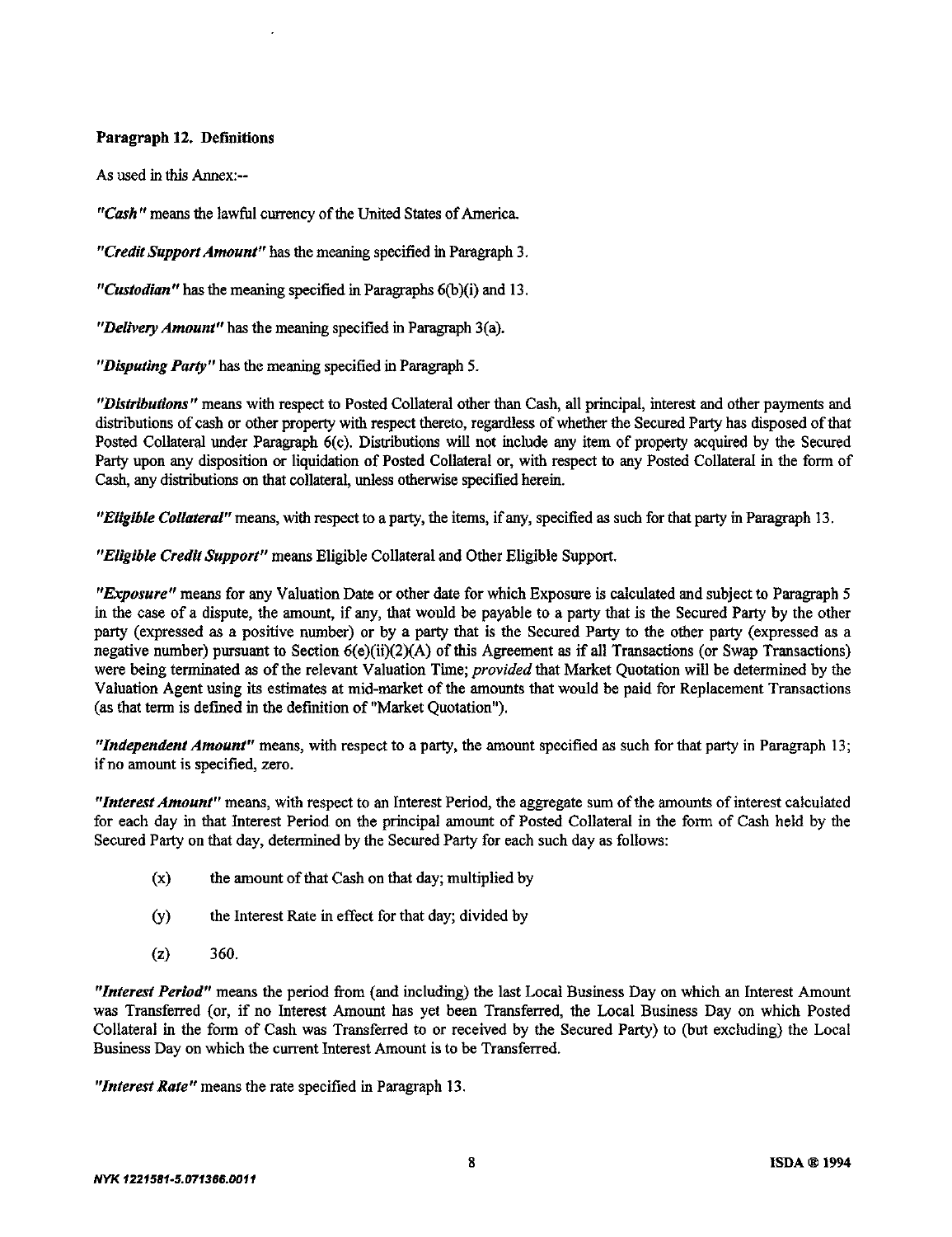*"Local Business Day",* unless otherwise specified in Paragraph 13, has the meaning specified in the Definitions Section of this Agreement, except that references to a payment in clause (b) thereof will be deemed to include a Transfer under this Annex.

*"Minimum Transfer Amount"* means, with respect to a party, the amount specified as such for that party in Paragraph 13; if no amount is specified, zero.

*"Notification Time"* has the meaning specified in Paragraph 13.

*"Obligations"* means, with respect to a party, all present and future obligations of that party imder this Agreement and any additional obligations specified for that party in Paragraph 13,

*"Other Eligible Support"* means, with respect to a party, the items, if any, specified as such for that party in Paragraph 13.

*"Other Posted Support"* means all Other Eligible Support Transferred to the Secured Party that remains in effect for the benefit of that Secured Party.

*"Pledgor"* means either party, when that party (i) receives a demand for or is required to Transfer Eligible Credit Support under Paragraph 3(a) or (ii) has Transferred Eligible Credit Support under Paragraph 3(a).

*"Posted Collateral"* means all Eligible Collateral, other property. Distributions, and all proceeds thereof that have been Transferred to or received by the Secured Party under this Annex and not Transferred to the Pledgor pursuant to Paragraph 3(b), 4(d)(ii) or 6(d)(i) or released by the Secured Party under Paragraph 8. Any Interest Amount or portion thereof not Transferred pursuant to Paragraph 6(d)(ii) will constitute Posted Collateral in the form of Cash.

*"Posted Credit Support"* means Posted Collateral and Other Posted Support.

*"Recalculation Date"* means the Valuation Date that gives rise to the dispute under Paragraph 5; provided, however, that if a subsequent Valuation Date occurs under Paragraph 3 prior to the resolution of the dispute, then the "Recalculation Date" means the most recent Valuation Date under Paragraph 3.

*"Resolution Time"* has the meaning specified in Paragraph 13.

*"Return Amount"* has the meaning specified in Paragraph 3(b).

*"Secured Party"* meahs either party, when that party (i) makes a demand for or is entitled to receive Eligible Credit Support under Paragraph 3(a) or (ii) holds or is deemed to hold Posted Credit Support.

*"Specified Condition* " means, with respect to a party, any event specified as such for that party in Paragraph 13.

*"Substitute Credit Support"* has the meaning specified in Paragraph 4(d)(i).

*"Substitution Date"* has the meaning specified in Paragraph 4(d)(ii).

*"Threshold"* means, with respect to a party, the amount specified as such for that party in Paragraph 13; if no amount is specified, zero.

*"Transfer"* means, with respect to any Eligible Credit Support, Posted Credit Support or Interest Amount, and in accordance with the instructions of the Secured Party, Pledgor or Custodian, as applicable:

(i) in the case of Cash, payment or delivery by wire transfer into one or more bank accounts specified by the recipient;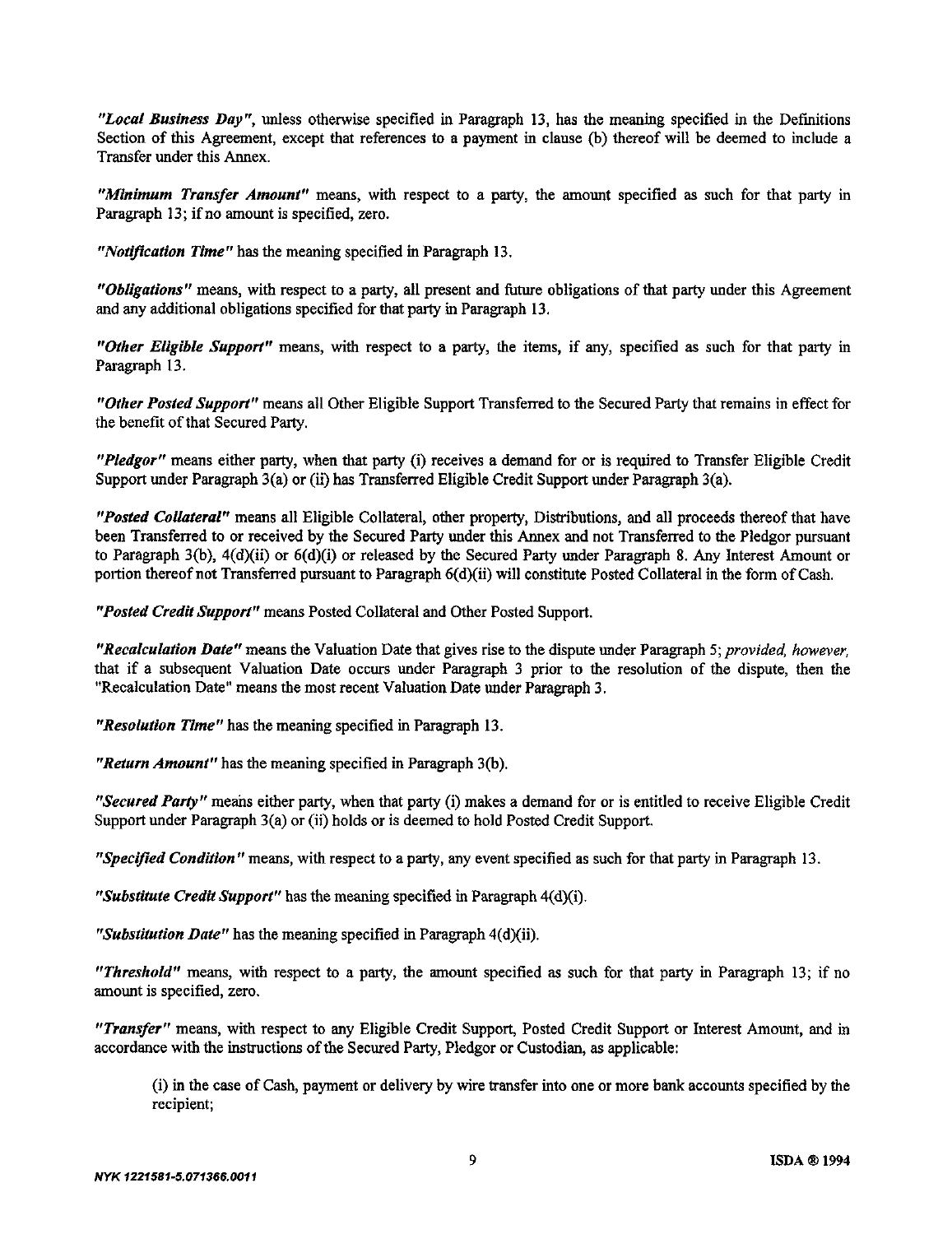(ii) in the case of certificated securities that cannot be paid or delivered by book-entry, payment or delivery in appropriate physical form to the recipient or its account accompanied by any duly executed instruments of transfer, assignments in blank, transfer tax stamps and any other documents necessary to constitute a legally valid transfer to the recipient;

(iii) in the case of securities that can be paid or delivered by book-entry, the giving of ^witten instructions to the relevant depository institution or other entity specified by the recipient, together with a written copy thereof to the recipient, sufficient if complied with to result in a legally effective transfer of the relevant interest to the recipient; and

(iv) in the case of Other Eligible Support or Other Posted Support, as specified in Paragraph 13.

*"Valuation Agent"* has the meaning specified in Paragraph 13.

*"Valuation Date"* means each date specified in or otherwise determined pursuant to Paragraph 13.

*"Valuation Percentage"* means, for any item of Eligible Collateral, the percentage specified in Paragraph 13.

*"Valuation Time"* has the meaning specified in Paragraph 13.

*"Value"* means for any Valuation Date or other date for which Value is calculated and subject to Paragraph 5 in the case of a dispute, with respect to:

- (i) Eligible Collateral or Posted Collateral that is:
	- (A) Cash, the amount thereof; and

(B) a security, the bid price obtained by the Valuation Agent multiplied by the applicable Valuation Percentage, if any;

- (ii) Posted Collateral that consists of items that are not specified as Eligible Collateral, zero; and
- (iii) Other Eligible Support and Other Posted Support, as specified in Paragraph 13.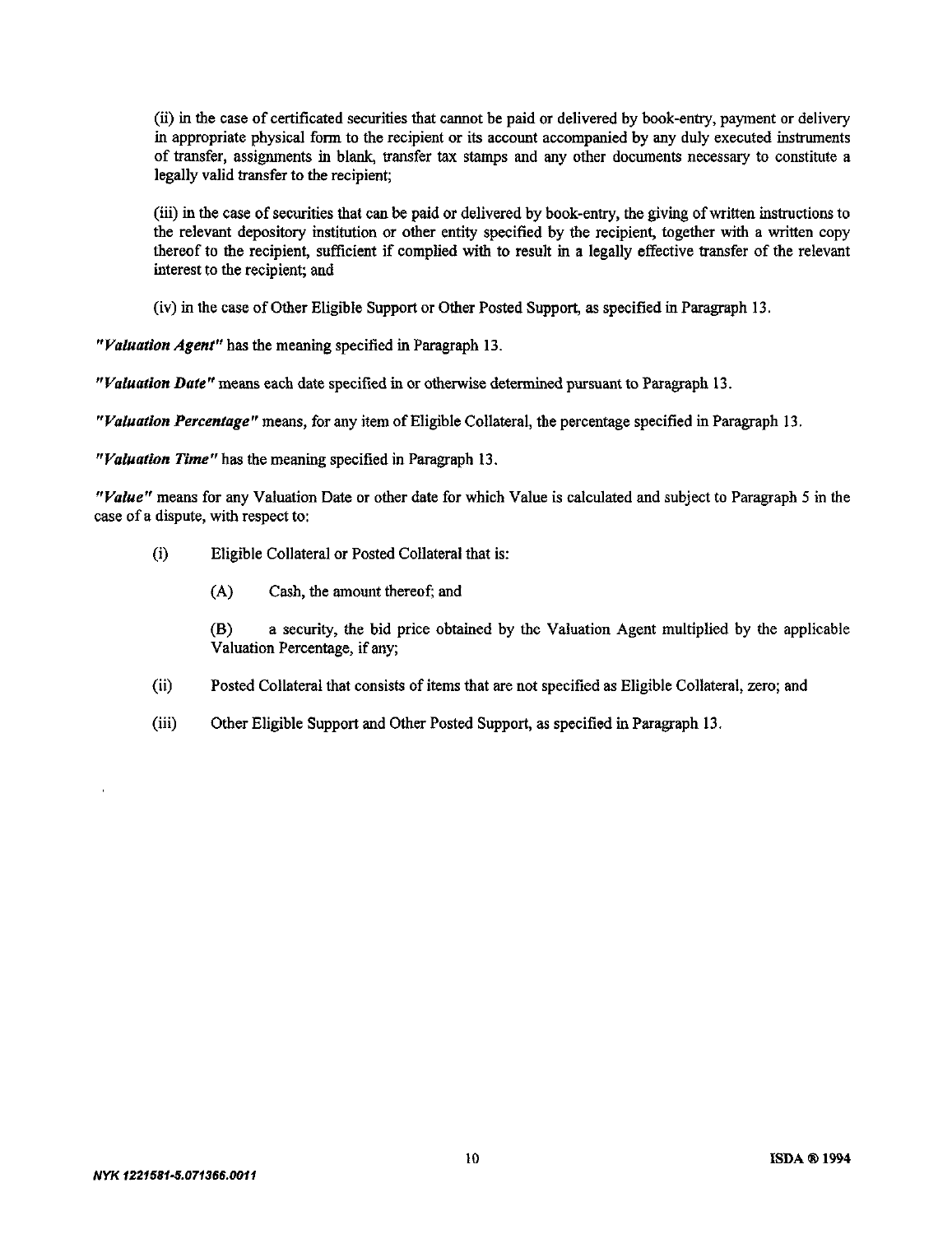#### **Paragraph 13. Elections and Variables**

**(a) Security Interest for "Obligations".** The term "Obligations" as used in this Annex includes no additional obligations with respect to Party A or Party B.

#### (b) **Credit Support Obligations.**

(i) "Delivery Amount", "Return Amount" and "Credit Support Amount" will have the meanings specified in Paragraphs 3(a), 3(b) and 3, respectively.

(ii) Eligible Collateral shall consist of those assets identified by the ICAD codes listed below, as they are defined in the Collateral Asset Definitions. Percentage shown is the Valuation Percentage applicable to the indicated combination of ICAD and Remaining Maturity.

|                  | Remaining Maturity         |                                                                                    |                                                                               |                               |
|------------------|----------------------------|------------------------------------------------------------------------------------|-------------------------------------------------------------------------------|-------------------------------|
| <b>ICAD</b> Code | One $(1)$ year or<br>under | More than one $(1)$<br>to<br>and<br>vear<br>up<br>including<br>five $(5)$<br>vears | More than five $(5)$<br>to<br>and<br>years up<br>including $ten(10)$<br>vears | More than ten $(10)$<br>years |
|                  |                            |                                                                                    |                                                                               |                               |
| US-CASH          | 100%                       | N/A                                                                                | N/A                                                                           | N/A                           |
| US-TBILL         | 98.5%                      | N/A                                                                                | N/A                                                                           | N/A                           |
| <b>US-TNOTE</b>  | 97.5%                      | 97.5%                                                                              | 97.5%                                                                         | N/A                           |
| US-TBOND         | 96%                        | 96%                                                                                | 96%                                                                           | 96%                           |
| <b>US-STRIP</b>  | 95%                        | 95%                                                                                | 95%                                                                           | 95%                           |
| <b>US-TIPS</b>   | 95%                        | 95%                                                                                | 95%                                                                           | 95%                           |
| US-GNMA          | 96%                        | 96%                                                                                | 96%                                                                           | 96%                           |
| US-GNMAMBS       | 96%                        | 96%                                                                                | 96%                                                                           | 96%                           |
| US-ARM           | 96%                        | 96%                                                                                | 96%                                                                           | 96%                           |

- (iii) There shall be no "Other Eligible Support" for Party A or Party B for purposes of this Annex,
- (iv) Thresholds.
	- (A) "Independent Amount" means with respect to Party A: Not Applicable. "Independent Amount" means with respect to Party B: Not Applicable.
	- (B) "Threshold" means, on any day, with respect to a party as Pledgor, the amount set forth under the caption "Threshold" below, opposite (i) in the case of Party A, the unenhanced ratings assigned to Party A's long-term certificates of deposit (without regard to any third party credit enhancement) or (ii) in the case of Party B, (a) prior to the issuance of the Bonds, (X) the issuer rating assigned to Party B by Moody's or (Y) the preliminary unenhanced rating (without regard to any third party credit enhancement) assigned to the Bonds by S&P, and (b) after the issuance of the Bonds, the unenhanced ratings assigned to the Bonds (without regard to any third party credit enhancement), in each case by either Rating Agency on that day, as determined pursuant to terms of this provision (such party's "Credit Rating"). If more than one Rating Agency assigns a rating to Party A's long-term certificates of deposit, in the case of Party A, or assigns a rating to the Bonds or assigns an issuer rating, as applicable, in the case of Party B, and the ratings are split, the Threshold will be based on the lower of the two ratings so assigned. Where only one Rating Agency assigns a rating to Party A's long-term certificates of deposit, in the case of Party A, or assigns a rating to the Bonds or assigns an issuer rating, as applicable, in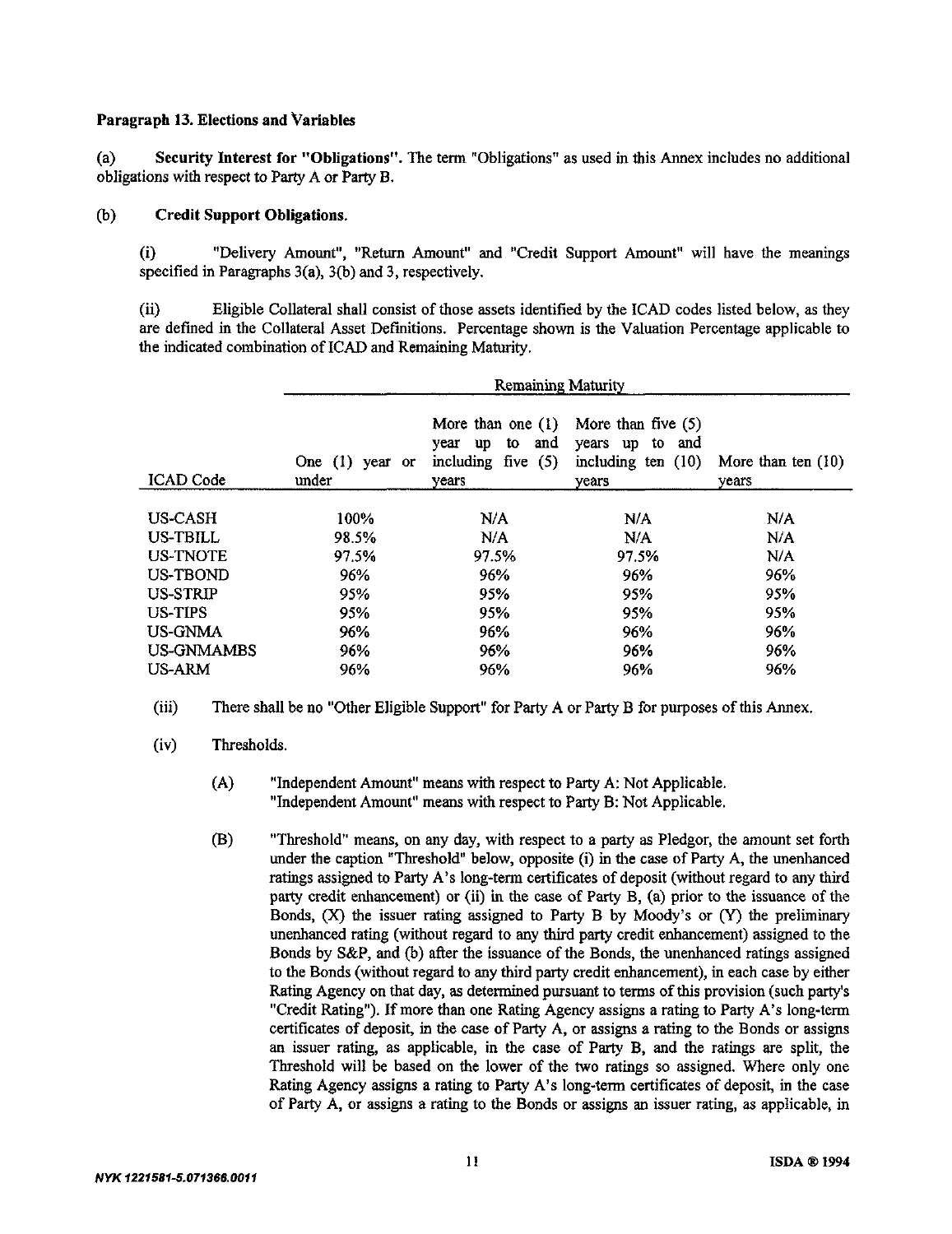the case of Party B, the Threshold will be based on the rating assigned by that Rating Agency.

If at any time (1) any such rating shall be suspended or withdrawn, (2) no Rating Agency assigns, on an unenhanced basis, a rating to Party A's long-term certificates of deposit, in the case of Party A, or assigns a rating to the Bonds or assigns an issuer rating, as applicable, in the case of Party B or (3) an Event of Default has occurred and is continuing with respect to a party, the Threshold for that party shall be zero. "Rating Agency" means each of Moody's and S&P.

#### Credit Rating

| <b>Threshold</b> | <u>by S&amp;P</u> | by Moody's       |
|------------------|-------------------|------------------|
| Infinite         | AAA               | Aaa              |
| \$40,000,000     | AA+, AA or AA-    | Aal, Aa2, or Aa3 |
| \$20,000,000     | $A+$ A or $A-$    | A1, A2, or A3    |
| \$10,000,000     | BBB+              | Baa1             |
| \$5,000,000      | BBB               | Baa2             |
| zero $(50)$      | BBB- (or below)   | Baa3 (or below)  |

- (C) "Minimum Transfer Amount" means with respect to Party A: \$250,000 "Minimum Transfer Amount" means with respect to Party B: \$250,000
- (D) Rounding. The Delivery Amount will be rounded up and the Return Amount will be rounded down to the nearest integral multiple of \$10,000.00, respectively.

#### (c) **Valuation and Timing.**

(i) "Valuation Agent" means, for the purposes of Paragraphs 3 and 5, the party making the demand under Paragraph 3, and, for the purposes of Paragraph  $6(d)$ , the Secured Party receiving or deemed to receive the Distributions or the Interest Amount, as applicable.

(ii) "Valuation Date" means: Each and every Local Business Day commencing on the first such date following the date hereof.

- (iii) "Valuation Time" means:
	- [ ] the close of business in the city of the Valuation Agent on the Valuation Date or date of calculation, as applicable;
	- [ X ] the close of business on the Local Business Day before the Valuation Date or date of calculation, as applicable;

provided that the calculations of Value and Exposure will be made as of approximately the same time on the same date.

- (iv) "Notification Time" means 1:00 p.m.. New York time, on a Local Business Day.
- (d) **Conditions Precedent and Secured Party's Rights and Remedies.** The following Termination Event(s) will be a "Specified Condition" for each party (that party being the Affected Party if the Termination Event occurs with respect to that party) for purposes of Paragraphs 4(a), 6(c), 8(a) and 8(b): Illegality, Credit Event Upon Merger and Additional Termination Event.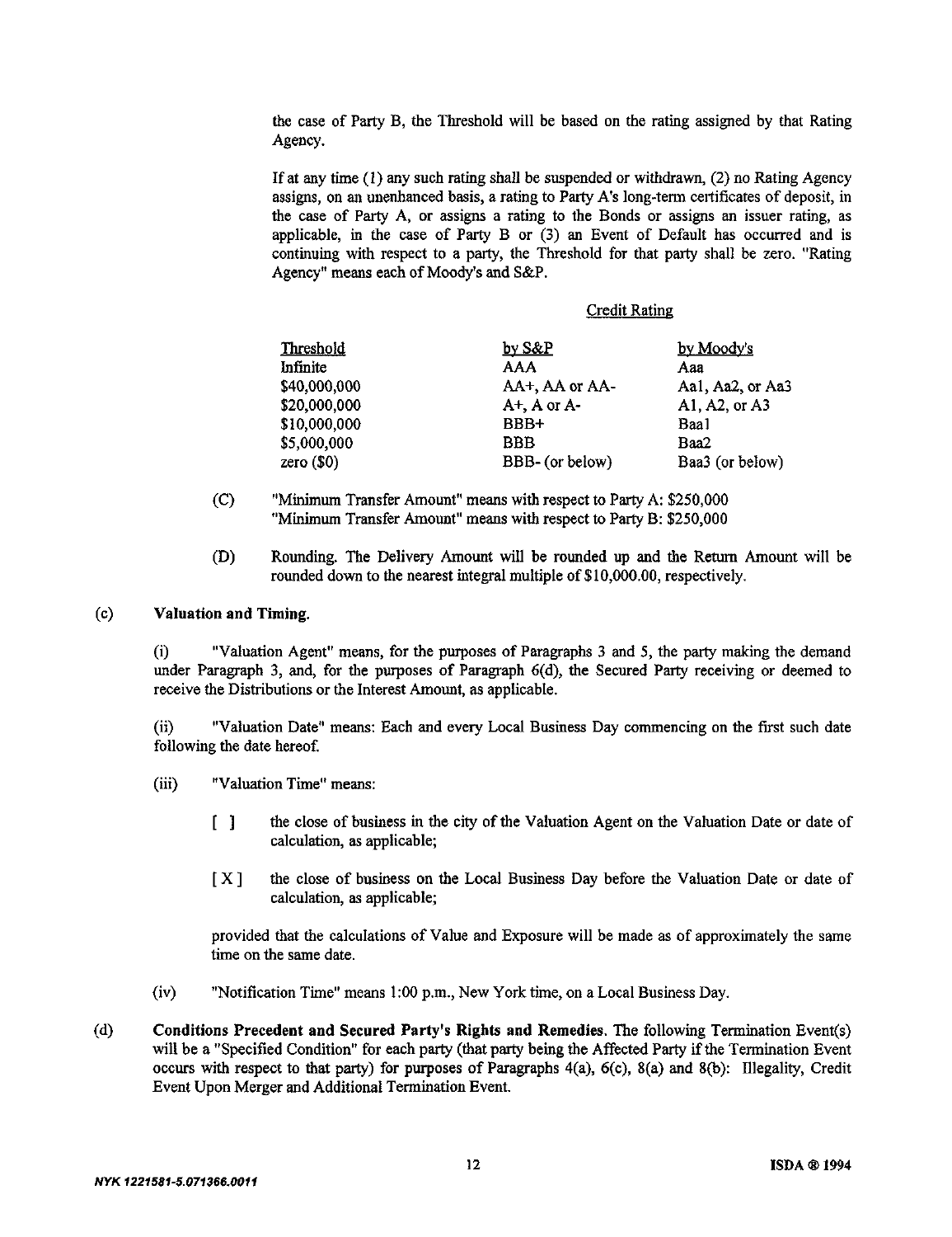#### **(e) Substitution.**

(i) "Substitution Date" means the Local Business Day in New York on which the Secured Party is able to confirm irrevocable receipt of the Substitute Credit Support, provided that (x) such receipt is confirmed before 3:00 p.m. (New York time) on such Local Business Day in New York and (y) the Secured Party has received, before 1:00 p.m. (New York time) on the immediately preceding Local Business Day in New York, the notice of substitution described in Paragraph 4(d)(i).

(ii) Consent. The Pledgor is not required to obtain the Secured Party's consent for any substitution pursuant to Paragraph 4(d).

#### (f) **Dispute Resolution.**

(i) "Resolution Time" means 1:00 p.m.. New York time, on the Local Business Day following the date on which a notice is given that gives rise to a dispute under Paragraph 5.

(ii) Value. For the purpose of Paragraphs 5(i)(C) and 5(ii), the Value of Posted Credit Support will be calculated as follows: for Cash, the U.S. dollar value thereof, and for each item of Eligible Collateral (except for Cash), an amount in U.S. dollars equal to the product of (i) either (A) the bid price for such security quoted on such day by a principal market-maker for such security selected in good faith by the Secured Party or (B) the most recent publicly available bid price for such security as reported by a quotation service or in a medium selected in good faith and in a commercially reasonable manner by Secured Party, multiplied by (ii) the percentage figure listed in Paragraph 13(b)(ii) hereof with respect to such security.

(iii) Alternative. The provisions of Paragraph 5 will apply.

#### (g) **Holding and Using Posted Collateral.**

(i) Eligibility to Hold Posted Collateral; Custodians. Party A and its Custodian, and Party B and its Custodian, will be entitled to hold Posted Collateral, as applicable, pursuant to Paragraph 6(b); provided that the following conditions applicable to each party are satisfied:

- (A) Party A, as the Secured Party, is not a Defaulting Party.
- (B) Party B, as the Secured Party, is not a Defaulting Party.

(C) Each party hereby covenants and agrees that it will cause all Posted Collateral received from the other party to be entered in one or more accounts (each, a "Collateral Account") with a domestic office of a commercial bank, trust company or financial institution organized under the laws of the United States (or any state or a political subdivision thereof) having assets of at least \$10 billion and a long term debt or deposit rating of at least (i) Baa2 from Moody's and (ii) BBB from S&P (a "Qualified Institution"), each of which accounts may include property of other parties but will bear a title indicating the Secured Party's interest in said account and the Posted Collateral in such account. In addition the Secured Party may direct the Pledgor to transfer or deliver Eligible Collateral directly into the Secured Party's Collateral Account(s). If otherwise qualified, the Secured Party may act as such Qualified Institution and the Secured Party may move the Collateral Accounts from one Qualified Institution to another upon reasonable notice to the Pledgor. The Secured Party shall cause statements concerning the Posted Collateral transferred or delivered by the Pledgor to be sent to the Pledgor on request, which may not be made more frequently than once in each calendar month.

Initially the Custodian, for Party A is:- Not applicable.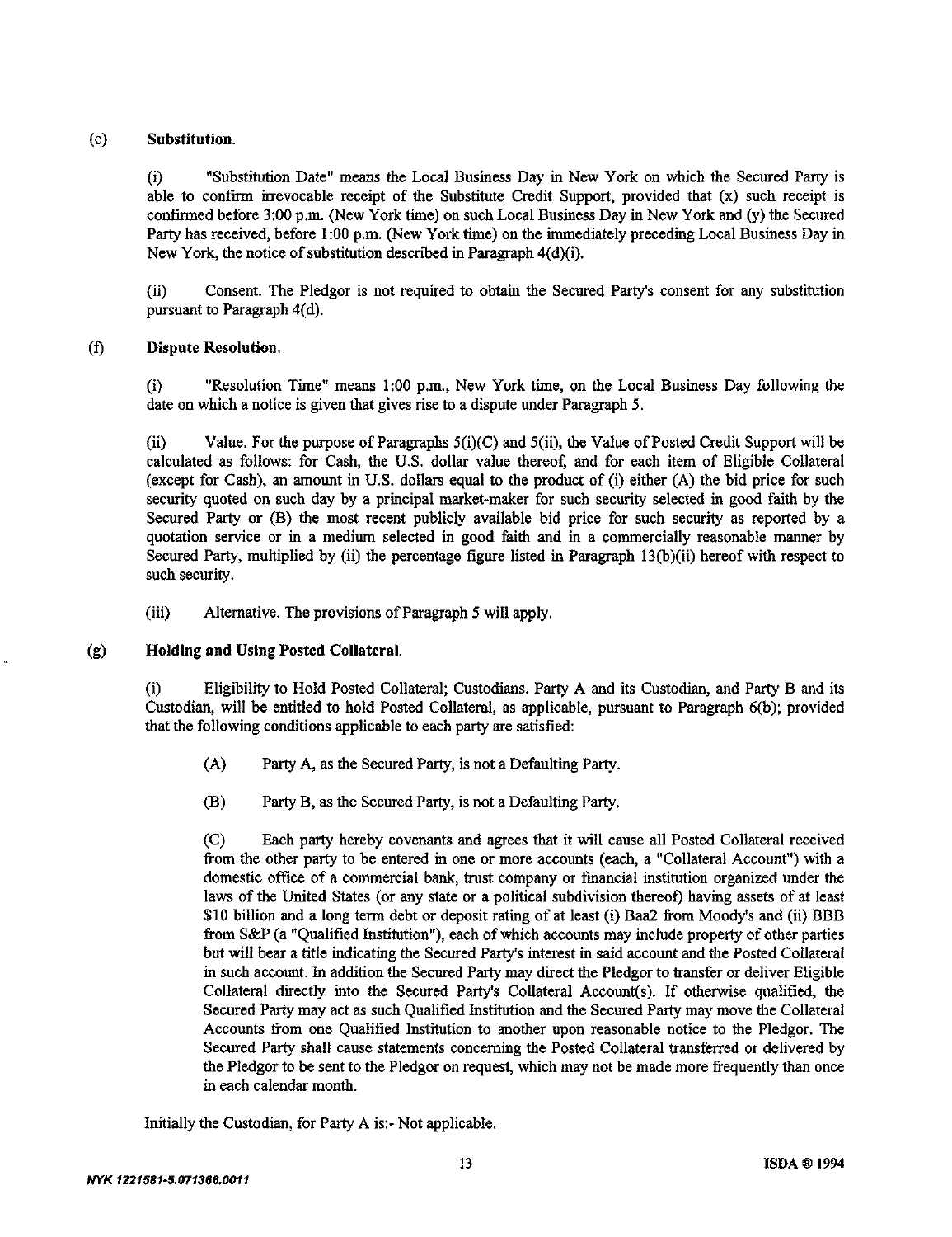Initially the Custodian, for Party B *is:-To be provided by Party B.*

(ii) Use of Posted Collateral. The provisions of Paragraph 6(c) will apply to Party A and will apply to Party B.

#### (h) **Distributions and Interest Amount.**

(i) The "Interest Rate", with respect to Eligible Collateral in the form of Cash, for any day, will be the rate opposite the caption "Federal funds (effective)" for such day as published by the Federal Reserve Publication H.15 (519) or any successor publication as published by the Board of Governors of the Federal Reserve System.

(ii) The "Transfer of Interest Amount" will be made within 3 Local Business Days after the last Local Business Day of each calendar month.

(iii) Alternative Interest Amount. The provisions of Paragraph 6(d)(ii) will apply.

(iv) Paragraph 12 is hereby amended by replacing the defmition of "Interest Period" with the following:

"'Interest Period' means the period from (and including) the first day of each calendar month to (and including) the last day of each calendar month."

#### (i) **Additional Representations.** None.

- (j) **Other Eligible Support and Other Posted Support.** Not Applicable.
- (k) **Demands and Notices.** All demands, specifications and notices made by a party to this Annex will be made to the following:
	- Party A: Bank of America, N.A. Sears Tower 233 South Wacker Drive, Suite 2800 Chicago, Illinois 60606-6306

Telephone No.: (312) 234-3030 Facsimile: (312)234-2731

Party B: Contra Costa Transportation Authority 3478 Buskirk Avenue, Suite 100 Pleasant Hill, CA 94523 Attention: Randall Carlton, Chief Financial Officer Telephone No.: (925) 256-4725 Facsimile: (925) 256-4703

#### (1) Addresses **for Transfers.**

Party A: Cash/Interest Payments: (USD Only) Bank of America, New York ABA 026009593 Account #6550-619389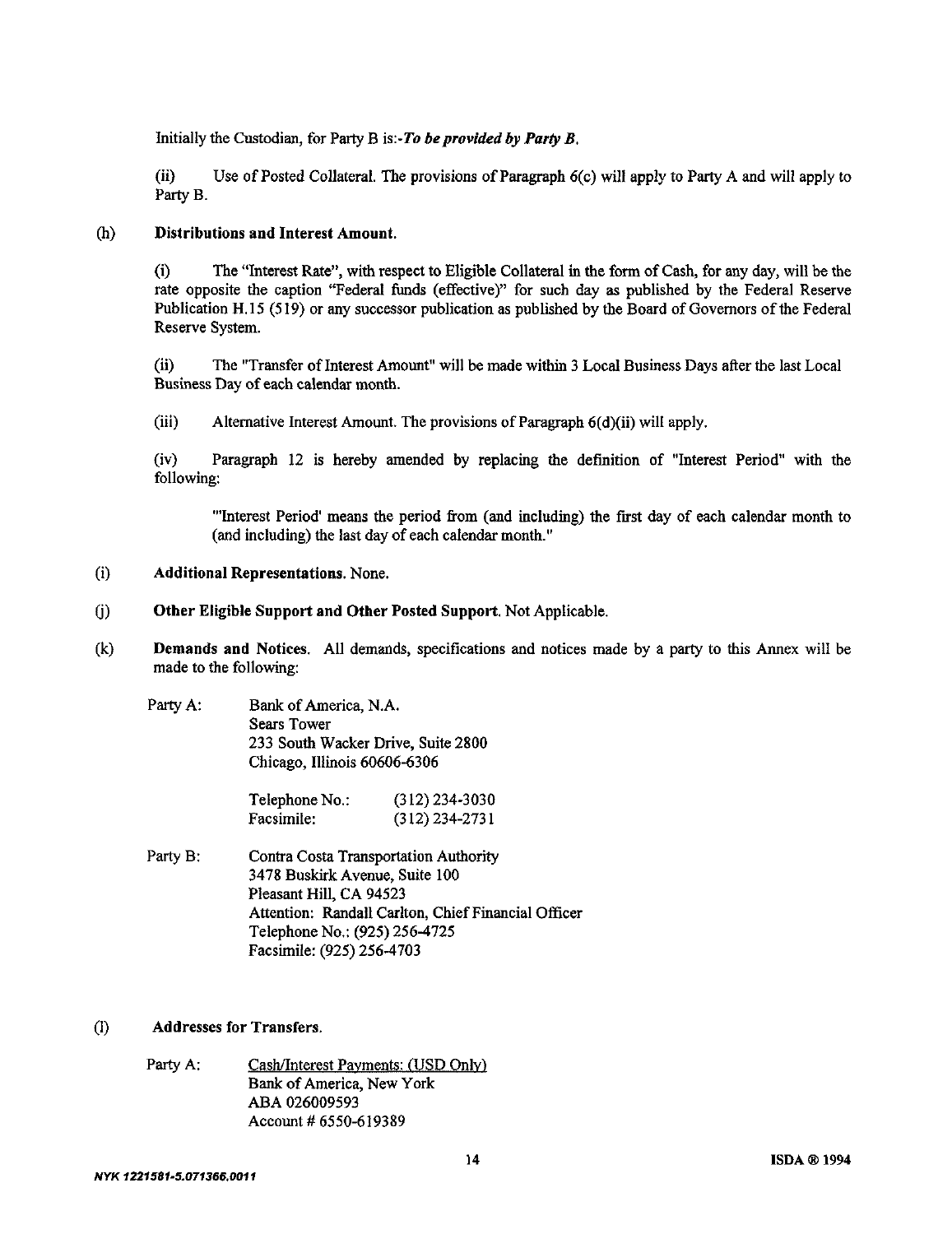F/0 Bank of America, Charlotte-Collateral

Eligible Collateral (other than cash): BK AMERICA NC/INV ABA#053 000 196

Party B: Cash: Wells Fargo Bank 902 Main Street, Martinez, CA 94553

> ABA: 121000248 A/C#: 4225021617<br>A/C Name: Con Contra Costa County Treasurer Ref: CCTA / 498600

Eligible Collateral (other than cash):

To be provided prior to first delivery of Eligible Collateral by Party A

#### (m) **Other Provisions.**

- (i) This Credit Support Annex is a Security Agreement under the New York UCC.
- (ii) The definitions and provisions contained in the Collateral Asset Definitions First Edition 2003 (the "Collateral Asset Definitions"), as published by the International Swaps and Derivatives Association, Inc., ("ISDA") are incorporated into this Annex. In the event of any inconsistency between any of the following, the first listed shall prevail (i) this Annex, (ii) the Agreement and (iii) the Collateral Asset Definitions.
- (iii) Paragraph 12 is hereby amended by adding, in alphabetical order, the following:

"Moody's" means Moody's Investor Services, Inc., or any successor to the rating business of such entity."

"S&P" means Standard and Poor's Ratings Services, a division of The McGraw-Hill Companies, Inc., or any successor to the rating business of such entity."

[REMAINDER OF PAGE INTENTIONALLY LEFT BLANK]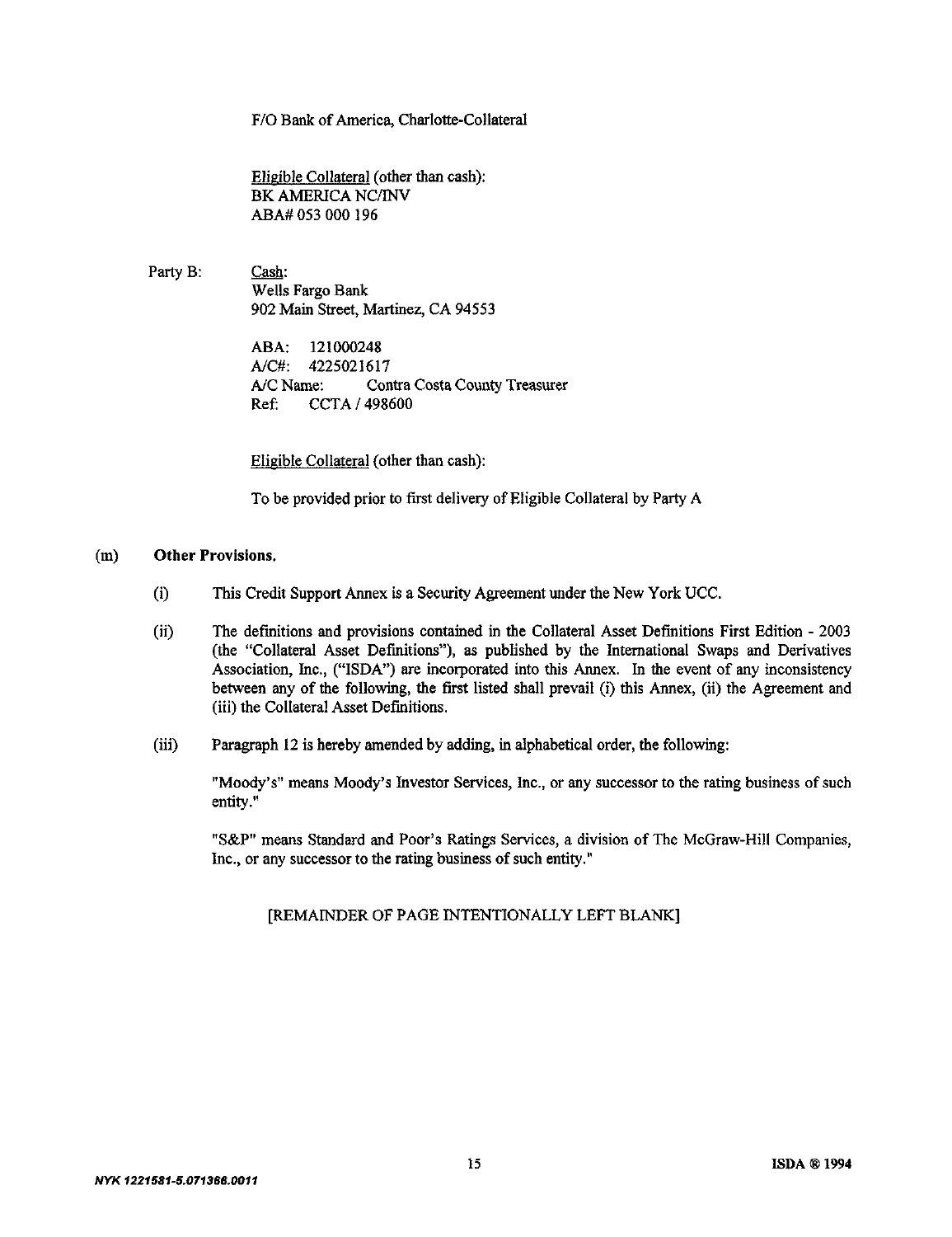**IN WITNESS WHEREOF,** the parties have executed this Annex by their duly authorized officers as of the date hereof.

**BANK OF AMERICA,** N.A.

 $By: \ldots$ . Name: Roger H./Heintzelman Title: Principal *•* Date: *<i><i>a* y<sup>ty</sup>

#### **CONTRA COSTA TRANSPORTATION AUTHORITY**

|        | Name: Robert K. McCleary  |
|--------|---------------------------|
| Title: | <b>Executive Director</b> |
| Date:  |                           |